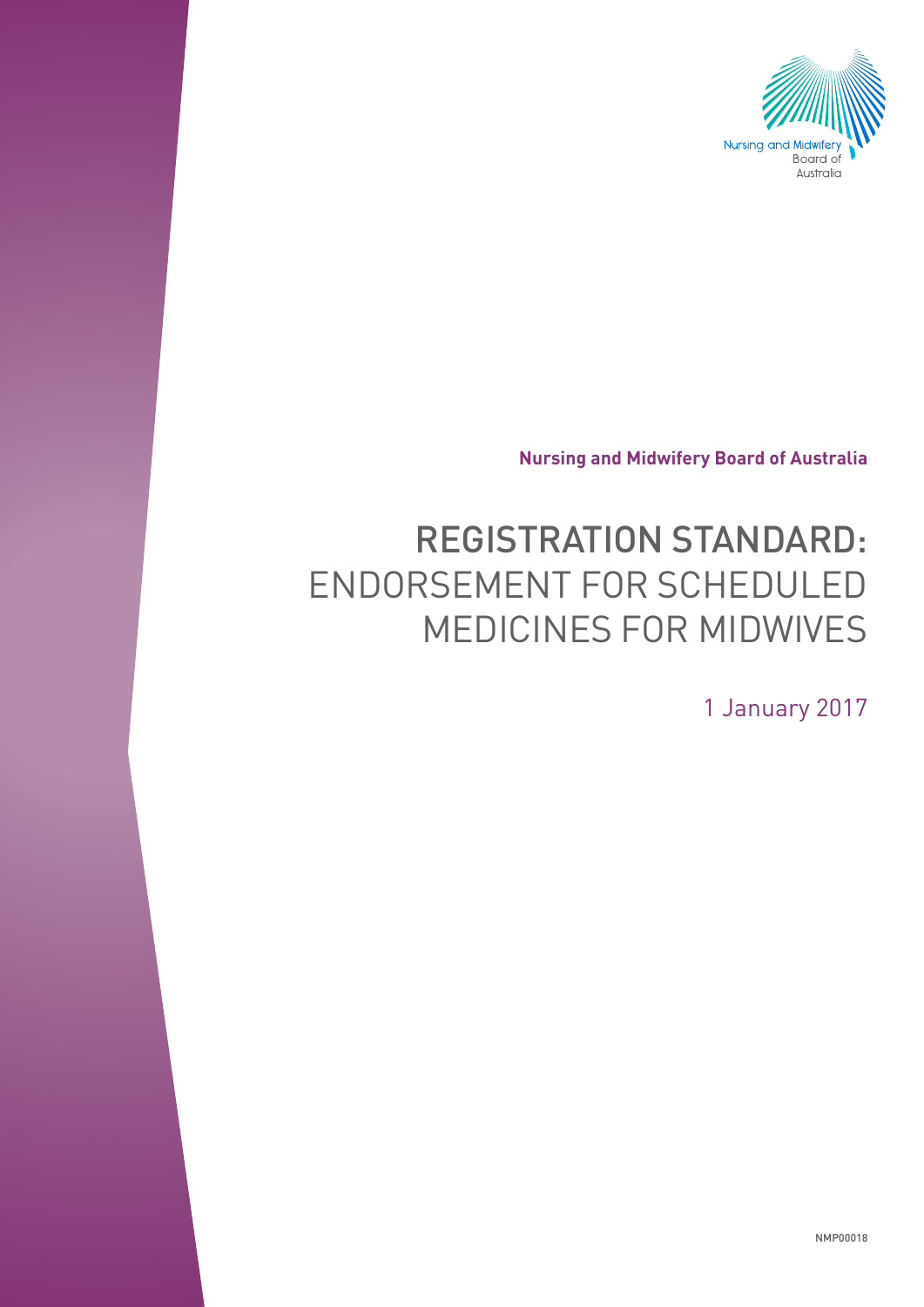# REGISTRATION STANDARD: ENDORSEMENT FOR SCHEDULED MEDICINES FOR MIDWIVES



### **Summary**

This registration standard sets out the Nursing and Midwifery Board of Australia's (NMBA) requirements for endorsement for scheduled medicines for midwives under section 94 of the Health Practitioner Regulation National Law, as in force in each state and territory (the National Law).

### **Does this standard apply to me?**

This registration standard applies to midwives who hold registration as a midwife in Australia, who are applying for or renewing an endorsement for scheduled medicines.

### **What must I do?**

When applying for endorsement for scheduled medicines as a midwife, a midwife must be able to demonstrate all of the following.

- 1. Current general registration as a midwife in Australia with no conditions or undertakings relating to unsatisfactory professional performance or unprofessional conduct
- 2. Registration as a midwife that is the equivalent of three years' full-time clinical practice (5,000 hours) in the past six years that is either:
	- − across the continuum of care, or
	- in a specified context of practice

from the date when the complete application seeking endorsement for scheduled medicines is received by the NMBA.

- 3. Successful completion of:
	- an NMBA-approved program of study leading to endorsement for scheduled medicines, or
	- a program that is substantially equivalent to an NMBA-approved program of study leading to endorsement for scheduled medicines as determined by the NMBA.

#### **Wording to appear on the register**

An endorsed midwife qualified to prescribe schedule 2, 3, 4 and 8 medicines and to provide associated services required for midwifery practice in accordance with relevant state and territory legislation.

#### **Ongoing requirements for endorsement**

Ongoing endorsement by the NMBA is conditional on the midwife complying with the current:

- 1. NMBA-approved *Continuing professional development registration standard*, *Recency of practice registration standard*, *Criminal history registration standard* and *Professional indemnity insurance arrangements registration standard*
- 2. any other applicable codes and guidelines approved by the NMBA, and
- 3. for midwives who are privately practising midwives the *Safety and quality guidelines for privately practising midwives*.

### **What does this mean for me?**

#### **At renewal of registration**

When you apply to renew your registration, you are required to declare that you comply with the ongoing eligibility requirements for endorsement as set out in this registration standard.

#### **During the registration period**

Your compliance with this registration standard may be audited from time to time and may also be checked if the NMBA receives a notification about you.

#### **Evidence**

You should retain records as evidence that you meet the requirements of this registration standard in case you are audited.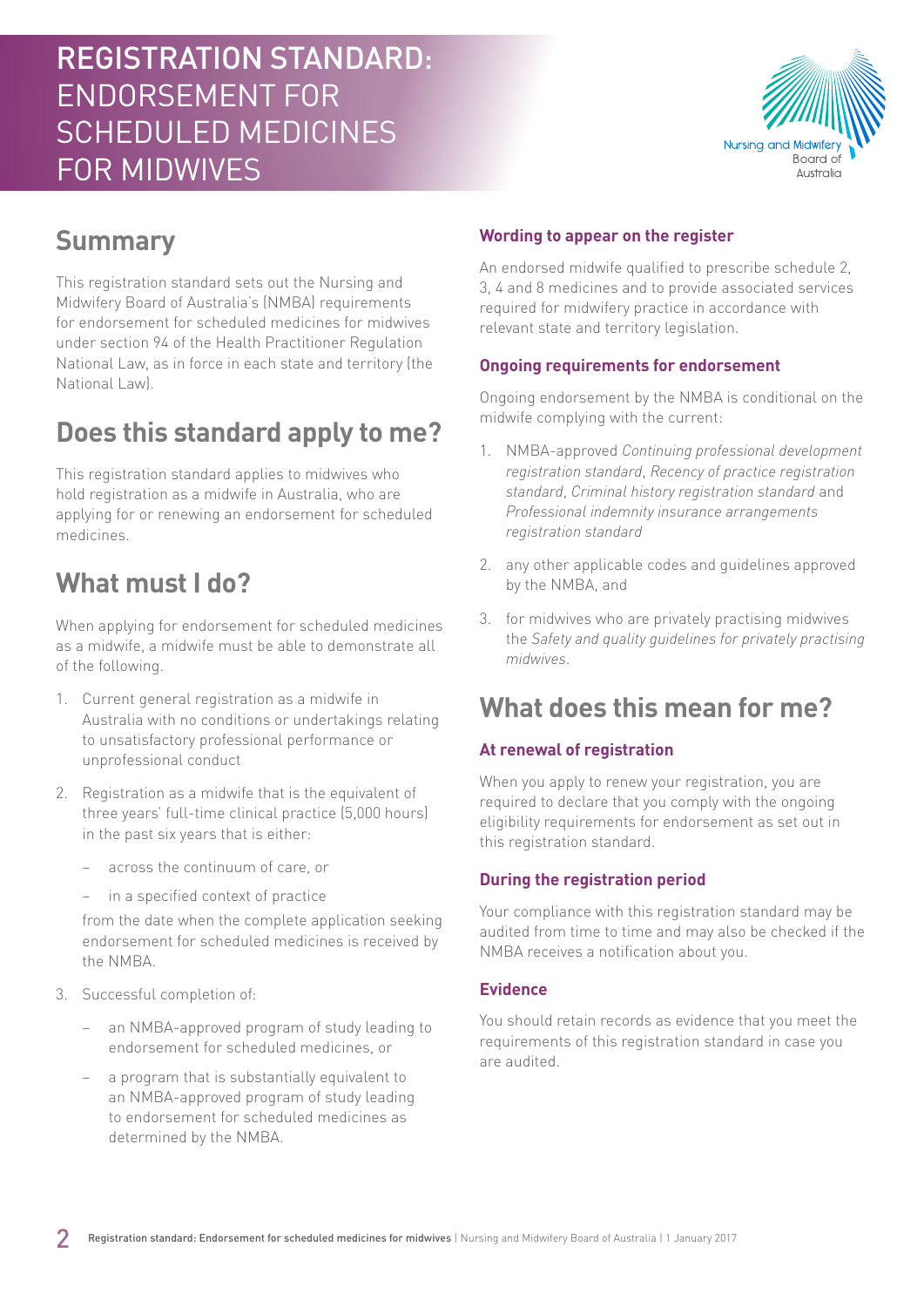# REGISTRATION STANDARD: ENDORSEMENT FOR SCHEDULED MEDICINES FOR MIDWIVES



### **What happens if I don't meet this standard?**

If you don't meet the criteria of this registration standard you will not be eligible for endorsement.

The National Law establishes possible consequences if you do not meet the ongoing requirements of this standard, including that:

- the NMBA can impose conditions on your registration/endorsement or refuse renewal of registration/endorsement (sections 82 and 112 of the National Law), and
- registration standards, codes or guidelines may be used in disciplinary proceedings against you as evidence of what constitutes appropriate practice or conduct for the nursing and midwifery professions (section 41 of the National Law).

### **Authority**

This registration standard was approved by the Australian Health Workforce Ministerial Council on 30 October 2015.

Registration standards are developed under section 38 of the National Law and subject to wide ranging consultation.

# **Definitions**

Approved program of study means an educational program to develop a midwife's knowledge and skills in prescribing medicines that has been accredited by the Australian Nursing and Midwifery Accreditation Council (ANMAC) and approved by the NMBA for the purpose of enabling the midwife to seek endorsement, under section 94 of the National Law, to prescribe schedule 2, 3, 4 and 8 medicines, in accordance with relevant state and territory legislation.

Clinical practice means either the continuum of midwifery care or context of practice as defined below.

- Continuum of midwifery care (pregnancy, labour, birth and postnatal care) incorporates antenatal care, intrapartum care and postnatal care for women and their infants. It includes clinical assessment, exercise of clinical judgment, planning, implementation, monitoring and review, responding to maternity emergencies, assessment and care of the newborn infant, management and administrations of medicines and the judicious use of diagnostic investigations, consultation and referral.
- Context of practice means the parameters that define an individual's midwifery practice. These include practice across the continuum of care, antenatal care, intrapartum care, postnatal care and lactation support.

#### Nursing and Midwifery Board of Australia (NMBA)

means the national body responsible for the regulation of nurses and midwives in Australia.

Unprofessional conduct of a registered health practitioner, means professional conduct that is of a lesser standard than that which might reasonably be expected of the health practitioner by the public or the practitioner's professional peers, and includes:

- a. a contravention by the practitioner of the National Law, whether or not the practitioner has been prosecuted for, or convicted of, an offence in relation to the contravention
- b. a contravention by the practitioner of (i) a condition to which the practitioner's registration was subject; or (ii) an undertaking given by the practitioner to the National Board that registers the practitioner
- c. the conviction of the practitioner for an offence under another Act, the nature of which may affect the practitioner's suitability to continue to practise the profession
- d. providing a person with health services of a kind that are excessive, unnecessary or otherwise not reasonably required for the person's well-being
- e. influencing or attempting to influence, the conduct of another registered health practitioner in a way that may compromise patient care